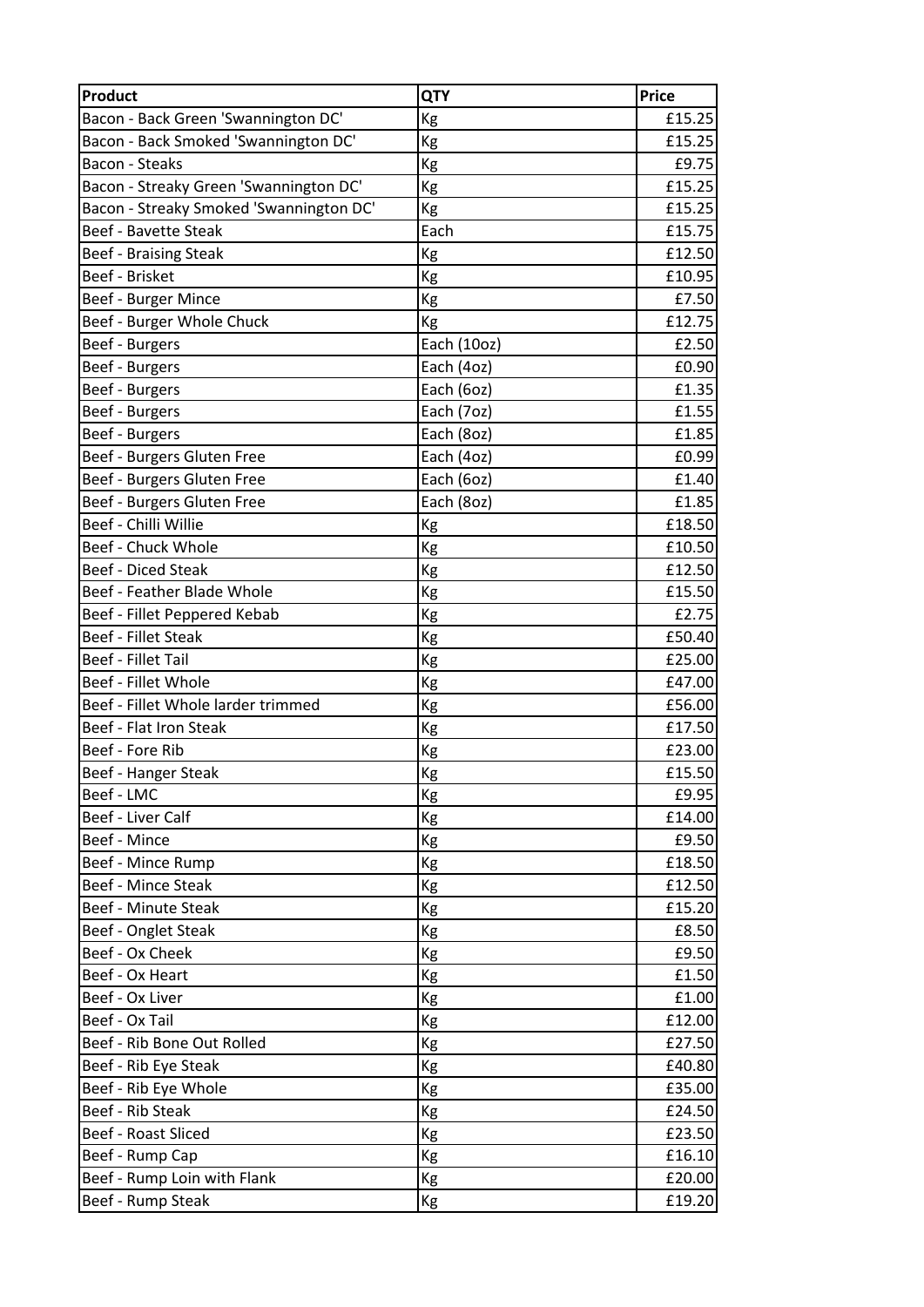| Beef - Rump Top                         | Kg            | £14.00 |
|-----------------------------------------|---------------|--------|
| <b>Beef - Salt Cooked</b>               | Kg            | £23.50 |
| Beef - Salted Beef                      | Kg            | £15.00 |
| Beef - Shin                             | Kg            | £12.00 |
| Beef - Short Ribs                       | Kg            | £10.60 |
| Beef - Sirloin On The Bone              | Kg            | £24.50 |
| Beef - Sirloin Steak Ends               | Kg            | £16.00 |
| Beef - Sirloin Steak on Bone Matured    | Kg            | £24.50 |
| <b>Beef - Sirloin Steaks</b>            | Kg            | £30.00 |
| Beef - Skirt                            | Kg            | £12.50 |
| Beef - Steak Fry                        | Kg            | £12.95 |
| <b>Beef - Steak Rustic</b>              | Kg            | £12.50 |
| <b>Beef - Striploin Roasting</b>        | Kg            | £25.00 |
| Beef - Striploin Whole                  | Kg            | £28.50 |
| Beef - Strips                           | Kg            | £12.50 |
| Beef - T-Bone Steak                     | Kg            | £26.50 |
| <b>Beef - Tomahawk Steak</b>            | Kg            | £23.00 |
| Beef - Top Silver                       | Kg            | £15.00 |
| Beef - Topside                          | Kg            | £15.00 |
| Beef - Whole Rump                       | Kg            | £16.00 |
| Beef Diced Kidney & Steak Mixed         | Kg            | £10.50 |
| <b>Black Pudding</b>                    | Each (1.36kg) | £5.75  |
| Blue Cheese - Binham 'Mrs Temple's'     | Kg            | £21.85 |
| Blue Cheese - Stilton UK 'Long Clawson' | Kg            | £14.15 |
| <b>Bresaola</b>                         | Kg            | £21.87 |
| <b>Brie - Somerset</b>                  | Kg            | £15.95 |
| Burger - Venison                        | Each (4oz)    | £1.00  |
| Burger - Venison                        | Each (6oz)    | £0.95  |
| Burger - Venison                        | Each (8oz)    | £2.00  |
| Burger - Venison                        | Kg            | £6.99  |
| Burger Slider - Chorizo                 | Each (3oz)    | £0.48  |
| Burger Slider - Lamb                    | Each (3oz)    | £0.99  |
| Burger Slider - Lamb Merguez            | Each (3oz)    | £0.99  |
| Burgers - Lamb Tandoori                 | Each (6oz)    | £1.75  |
| Burgers - Lamb Tandoori                 | Each (8oz)    | £2.20  |
| Burgers - Pork & Apple                  | Each (8oz)    | £1.12  |
| Burgers - Pork & Apple                  | Kg            | £0.40  |
| <b>Burgers - Sausage Patties</b>        | Each (4oz)    | £0.95  |
| <b>Burgers - Sausage Patties</b>        | Each (6oz)    | £1.35  |
| <b>Burgers - Sausage Patties</b>        | Kg            | £0.98  |
| <b>Burgers Beef - Slider</b>            | Each (3oz)    | £0.51  |
| Cheddar                                 | Kg            | £6.95  |
| Cheddar - Mature 'Quickes'              | Kg            | £20.15 |
| <b>Cheese - Black Bomber</b>            | Кg            | £18.45 |
| Cheese - Red Leicester                  | Kg            | £15.95 |
| Cheese - Smoked 'Applewood'             | Kg            | £14.25 |
| <b>Cheese - Smoked Dapple</b>           | Kg            | £19.95 |
| Cheese - Smoked Walsingham              | Kg            | £21.50 |
| Cheese - White Lady                     | Kg            | £5.45  |
| Chicken - BBQ Chinese                   | Tray          | £9.00  |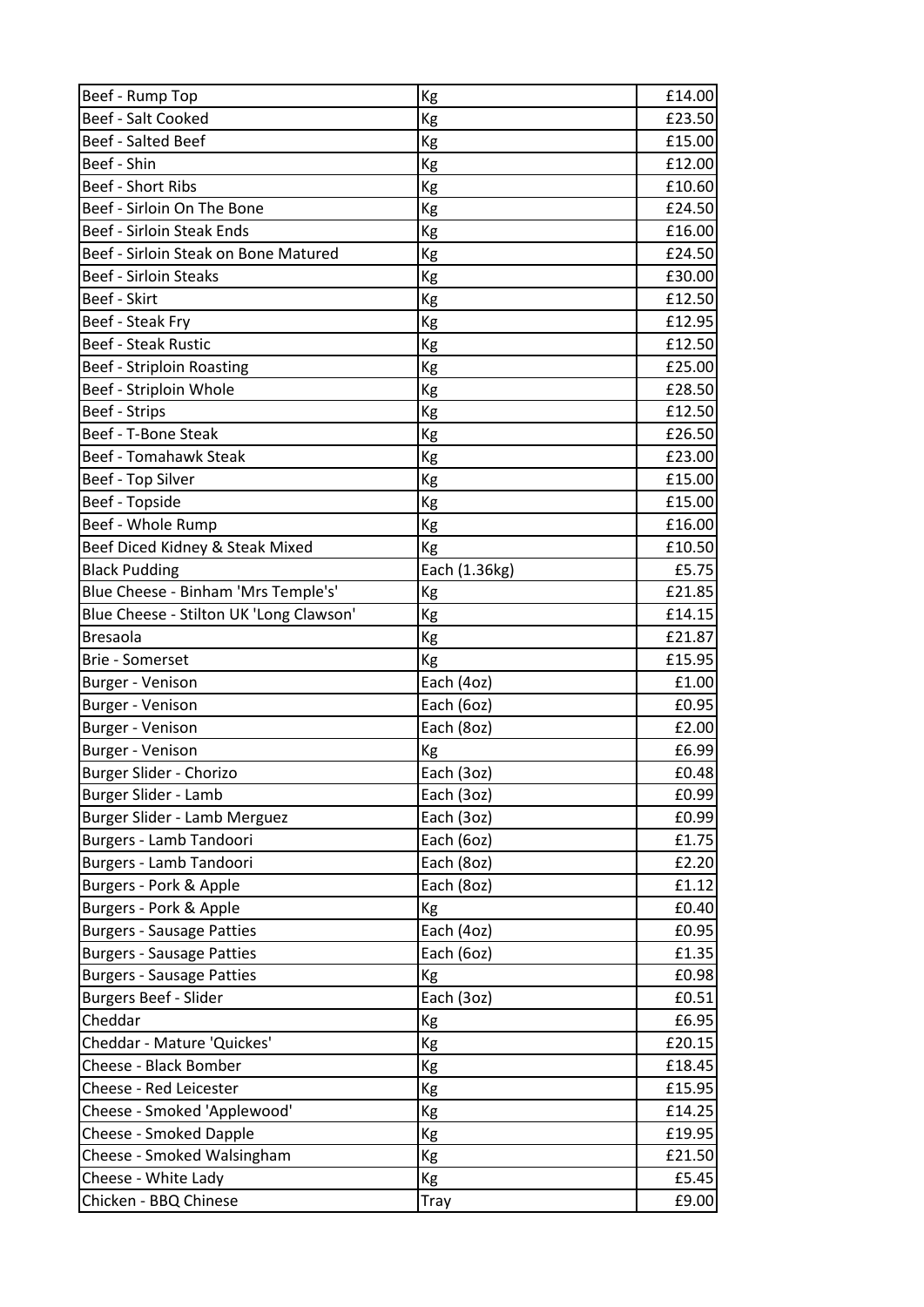| Chicken - Breast Fillet           | Kg         | £9.55  |
|-----------------------------------|------------|--------|
| Chicken - Breast Fillet Smoked    | Kg         | £10.50 |
| Chicken - Carcass                 | Kg         | £2.00  |
| Chicken - Crown                   | Kg         | £5.70  |
| Chicken - Diced                   | Kg         | £8.95  |
| Chicken - Drumsticks              | Kg         | £5.95  |
| Chicken - Drumsticks Smokey       | Kg         | £6.95  |
| Chicken - Fillets Catering        | Kg         | £9.55  |
| Chicken - Half Tandoori           | Each       | £4.75  |
| Chicken - Kebab Chinese           | Kg         | £2.00  |
| Chicken - Kebab Lemon & Chilli    | Kg         | £1.50  |
| Chicken - Kebab Rosemary          | Kg         | £2.00  |
| Chicken - Leg Whole               | Kg         | £5.30  |
| Chicken - Liver                   | Kg         | £4.50  |
| Chicken - Mince                   | Kg         | £12.00 |
| Chicken - Poussin                 | Kg         | £3.50  |
| Chicken - Strips                  | Kg         | £12.50 |
| Chicken - Supreme                 | Each       | £2.95  |
| Chicken - Supreme                 | Kg         | £1.85  |
| <b>Chicken Burgers</b>            | Each (6oz) | £0.85  |
| Chicken Thigh - Bone Out Skin Off | Kg         | £9.50  |
| Chicken Whole                     | Kg         | £4.25  |
| Chicken Wings                     | Kg         | £3.55  |
| Chipolatas - Gluten Free          | Kg         | £5.80  |
| Chorizo                           | Kg         | £20.00 |
| Duck - Breast 'Gressingham'       | Kg         | £14.50 |
| Duck - Legs 'Gressingham'         | Kg         | £4.80  |
| Duck - Liver                      | Kg         | £4.58  |
| Duck - Whole 'Gressingham'        | Kg         | £5.50  |
| Frozen Sausage Rolls              | Each       | £2.00  |
| Gammon - Dry Cured 'Swannington'  | Kg         | £4.95  |
| Goose - Whole                     | Kg         | £10.70 |
| Goose Fat                         | Each (1kg) | £7.00  |
| Guinea Fowl - Leg                 | Kg         | £1.00  |
| Guinea Fowl - Supreme             | Packet     | £6.50  |
| Guinea Fowl - Whole               | Кg         | £5.10  |
| Ham - Hock                        | Kg         | £6.50  |
| Ham - Hock Smoked                 | Kg         | £6.50  |
| Ham - Serrano                     | Кg         | £45.00 |
| Ham - Sweet Cured Demerara        | Kg         | £20.50 |
| Ham - Whole                       | Kg         | £14.50 |
| Lamb - Baa Baa Burgers            | Each (6oz) | £2.20  |
| Lamb - Baa Baa Burgers            | Each (8oz) | £3.50  |
| Lamb - Baa Baa Mix                | Kg         | £10.50 |
| Lamb - Barnsley Chops Minted      | Each       | £24.50 |
| Lamb - Breast                     | Kg         | £8.50  |
| Lamb - Diced                      | Kg         | £17.85 |
| Lamb - Fillets Pencil             | Kg         | £20.72 |
| Lamb - Kebab Mediterranean        | Kg         | £1.80  |
| Lamb - Leg                        | Кg         | £20.85 |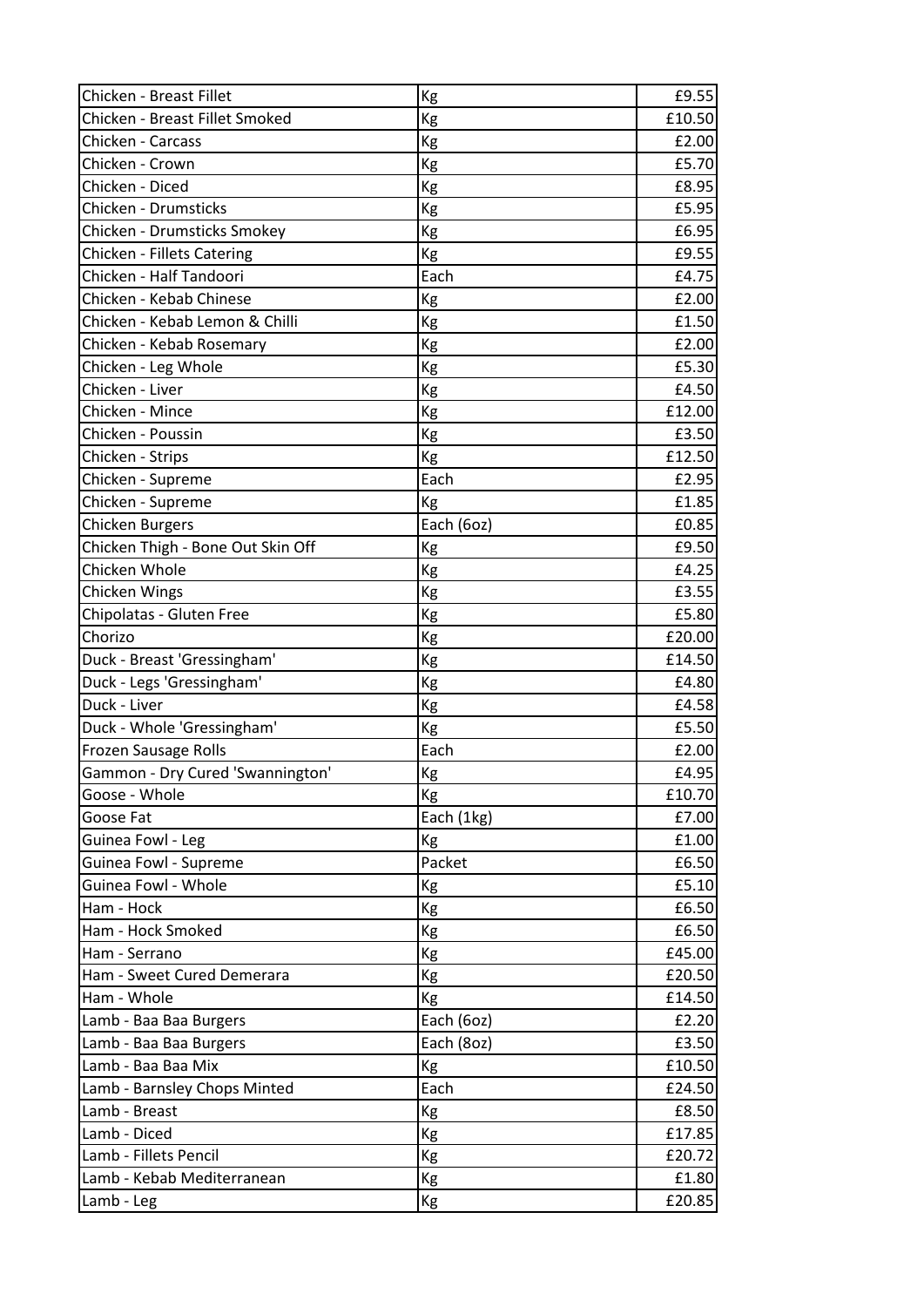| Lamb - Liver                        | Kg   | £4.99  |
|-------------------------------------|------|--------|
| Lamb - Loin Chops                   | Kg   | £20.90 |
| Lamb - Mince                        | Kg   | £12.75 |
| Lamb - Rack                         | Kg   | £33.90 |
| Lamb - Rump 'Swannington'           | Kg   | £18.50 |
| Lamb - Rump LT 'Swannington'        | Kg   | £24.50 |
| Lamb - Rump NZ                      | Kg   | £18.50 |
| Lamb - Saddle 'Swannington'         | Kg   | £17.50 |
| Lamb - Shanks NZ                    | Kg   | £6.35  |
| Lamb - Shoulder Boned & Rolled      | Kg   | £20.15 |
| Lamb - Strips                       | Kg   | £15.00 |
| Lamb - Whole                        | Kg   | £10.15 |
| Lamb Bones                          | Kg   | £1.00  |
| Lamb Chump Chops                    | Kg   | £18.50 |
| Lamb Kidney                         | Kg   | £5.95  |
| Lamb Kofta                          | Kg   | £2.20  |
| Lamb Leg Steak                      | Kg   | £20.85 |
| Lamb Neck                           | Kg   | £6.50  |
| <b>Lamb Noisettes</b>               | Kg   | £24.50 |
| Lamb Shanks                         | Each | £12.60 |
| Lamb Shoulder                       | Kg   | £11.99 |
| Lamb Sweetbreads                    | Kg   | £10.50 |
| <b>Meat Platter</b>                 | Each | £3.75  |
| Meatballs - Beef                    | Kg   | £12.50 |
| Mince - Venison                     | Kg   | £6.99  |
| <b>Mixed Grill</b>                  | Pack | £5.75  |
| Mutton - Leg                        | Kg   | £8.00  |
| <b>Mutton Diced</b>                 | Kg   | £7.50  |
| Ox - Kidney                         | Kg   | £2.50  |
| Ox Tongue                           | Each | £2.00  |
| Pancetta                            | Kg   | £10.50 |
| Pastrami                            | Kg   | £12.50 |
| Pate - Chicken Liver & Green Pepper | Kg   | £18.50 |
| Pate - Woodlands                    | Кg   | £12.00 |
| Pheasant                            | Kg   | £2.80  |
| Pheasant - Breast                   | Kg   | £1.40  |
| Pies - Chicken, Leek & Bacon        | Each | £2.50  |
| Pies - Game Large                   | Each | £10.50 |
| Pies - Game Small                   | Each | £2.99  |
| Pies - Lamb & Mint                  | Each | £2.50  |
| Pies - Pork Cranberry Topped Large  | Each | £9.50  |
| Pies - Pork Cranberry Topped Medium | Each | £3.00  |
| Pies - Pork Cranberry Topped Small  | Each | £2.00  |
| Pies - Pork Large                   | Each | £8.00  |
| Pies - Pork Medium                  | Each | £4.50  |
| Pies - Pork Small                   | Each | £2.25  |
| Pies - Raised Game                  | Each | £1.95  |
| Pies - Spiced Moroccan Lamb HR      | Each | £2.85  |
| Pies - Steak & Ale                  | Each | £2.50  |
| Pigeon - Breast                     | Кg   | £6.50  |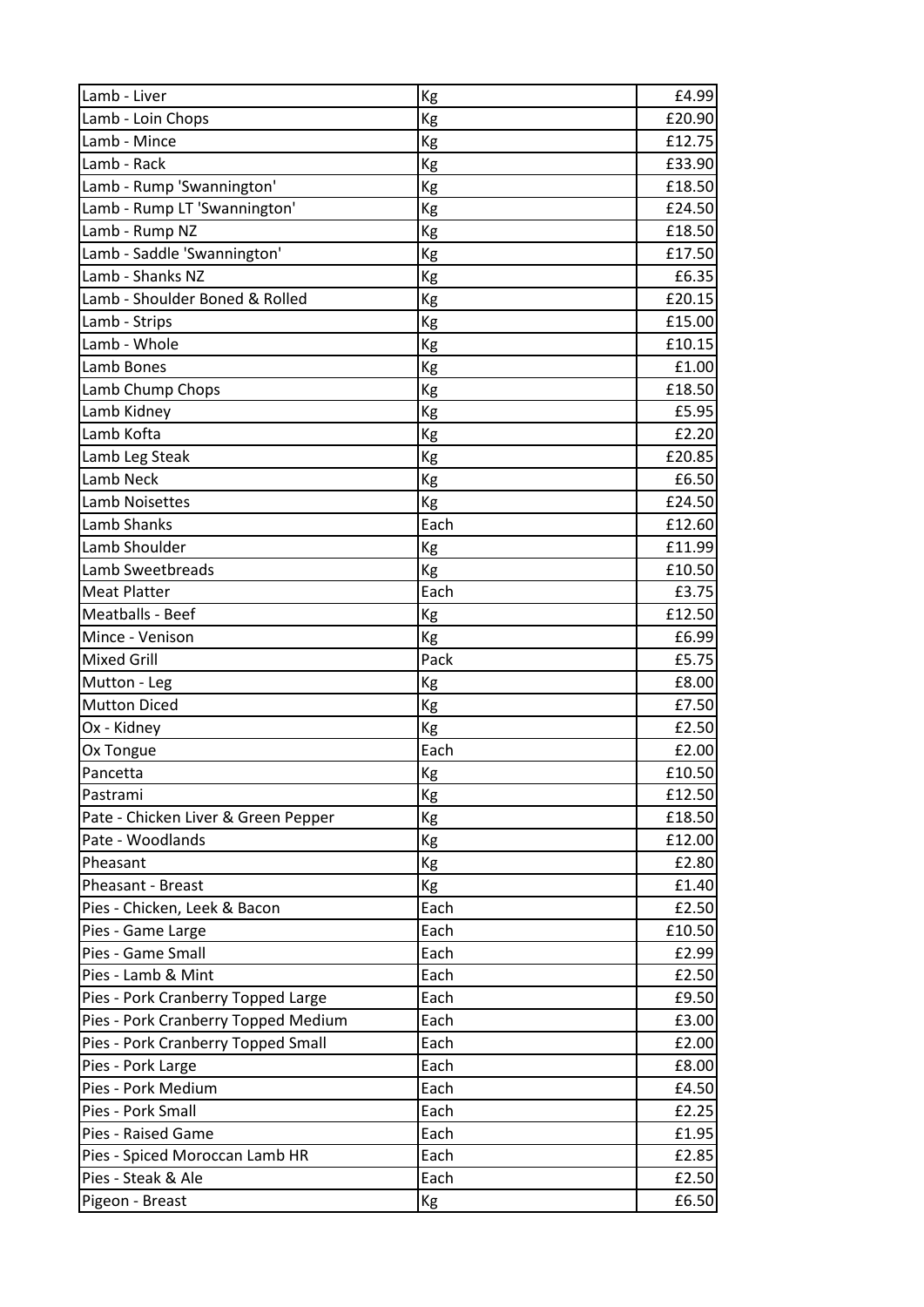| Pigeon - Whole                        | Kg   | £2.75  |
|---------------------------------------|------|--------|
| Pork - Belly                          | Kg   | £7.20  |
| Pork - Belly Boneless Skin Off        | Kg   | £7.95  |
| Pork - Belly Sliced Chinese           | Kg   | £8.50  |
| Pork - Caul Fat                       | Kg   | £4.50  |
| Pork - Collar                         | Kg   | £7.50  |
| Pork - Collar Smoked                  | Kg   | £8.95  |
| Pork - Diced                          | Kg   | £6.80  |
| Pork - Gammon Smoked                  | Kg   | £9.95  |
| Pork - Gammon Steak Dry Cured         | Kg   | £11.50 |
| Pork - Gammon Steak Dry Cured D Cut   | Kg   | £11.50 |
| Pork - Gammon Steak Half Moon         | Kg   | £11.50 |
| Pork - Kebabs BBQ                     | Kg   | £2.00  |
| Pork - Kebabs Oriental                | Kg   | £2.00  |
| Pork - LMC                            | Кg   | £5.35  |
| Pork - Leg Rolled                     | Kg   | £7.35  |
| Pork - Loin                           | Kg   | £8.95  |
| Pork - Loin Bone In                   | Kg   | £8.50  |
| Pork - Loin Escalope                  | Kg   | £9.75  |
| Pork - Loin Iberico                   | Кg   | £20.15 |
| Pork - Mince                          | Kg   | £6.50  |
| Pork - Rib Eye Steak                  | Each | £9.50  |
| Pork - Ribs BBQ Texan                 | Kg   | £8.50  |
| Pork - Ribs Chinese                   | Kg   | £8.50  |
| Pork - Shoulder Bone In               | Kg   | £6.50  |
| Pork - Shoulder Boned & Rolled        | Kg   | £7.40  |
| Pork - Skin                           | Kg   | £3.00  |
| Pork - Steak Sticky Maple             | Kg   | £9.95  |
| Pork - Steaks Honey & Mustard         | Kg   | £8.00  |
| Pork - Strips                         | Кg   | £7.50  |
| Pork - Tenderloin                     | Kg   | £11.50 |
| Pork - Tomahawk                       | Each | £9.75  |
| Pork Bones                            | Kg   | £1.50  |
| Pork Cheek                            | Кg   | £8.00  |
| Pork Chops                            | Kg   | £8.95  |
| Pork Ribs                             | Kg   | £7.95  |
| Pork Steak                            | Kg   | £9.75  |
| Pork T-Bone                           | Each | £9.75  |
| Prosciutto - Parma Whole              | Kg   | £29.50 |
| Pudding - Steak & Kidney              | Each | £3.10  |
| Quail                                 | Kg   | £2.45  |
| Salami                                | Kg   | £16.00 |
| Sausage - Pigs in Blanket             | Each | £0.75  |
| Sausage - Pigs in Blanket Gluten Free | Each | £0.80  |
| Sausage Meat                          | Kg   | £7.20  |
| Sausage Meat - Cranberry Stuffing     | Kg   | £4.90  |
| Sausage Meat - Cumberland Gluten Free | Кg   | £8.20  |
| Sausage Meat - Hot Spanish            | Кg   | £8.20  |
| Sausage Meat - Pork & Apple           | Kg   | £8.20  |
| Sausage Meat - Stuffing               | Кg   | £8.20  |